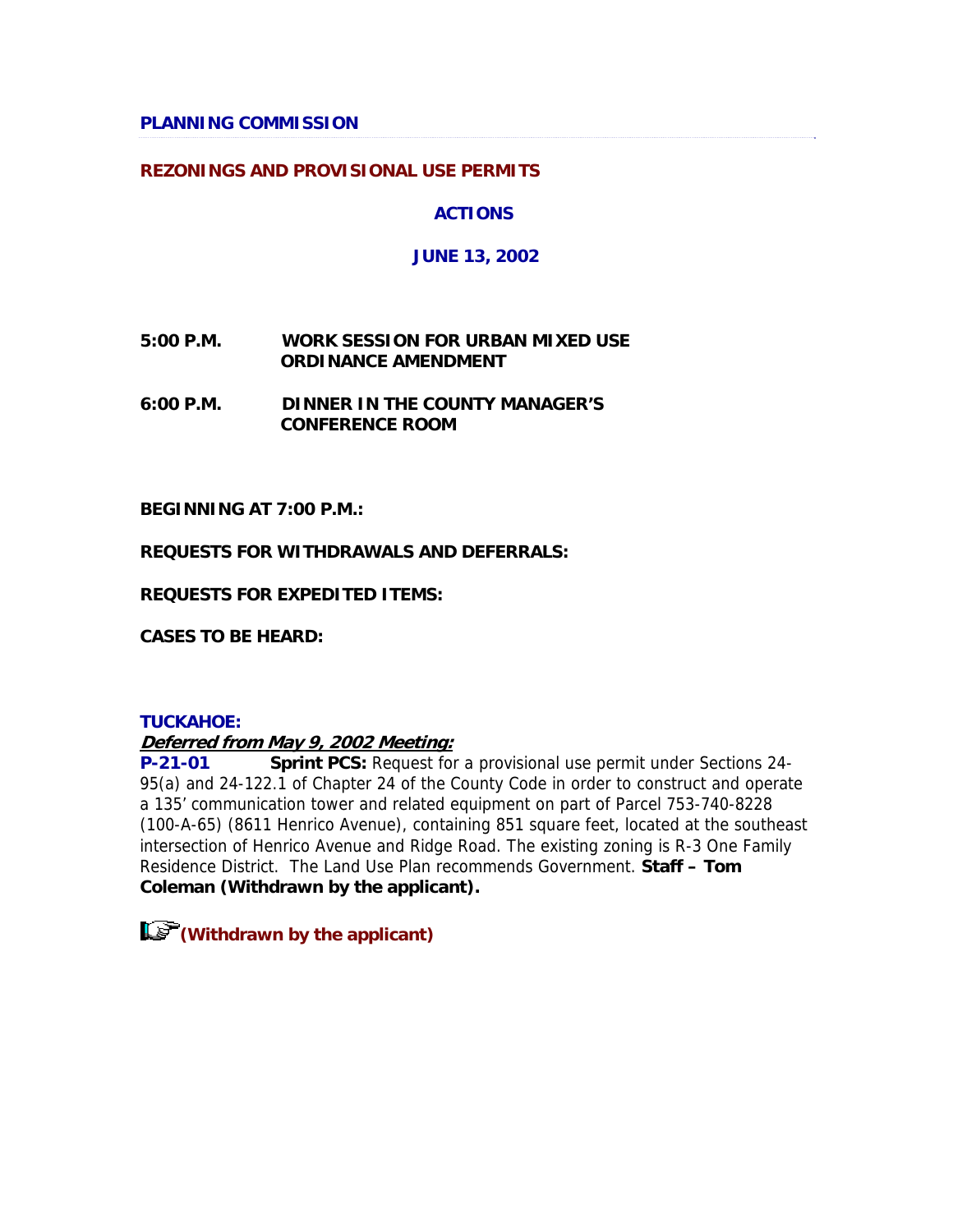**C-29C-02 James W. Theobald for Tricon Global Restaurants:** Request to conditionally rezone from B-1 Business District to B-2C Business District (Conditional), Parcel 751-741-5673 (100-A-32), containing approximately 0.945 acre, located at the northeast intersection of Quail Lane and Patterson Avenue (State Route 6). A fast food restaurant with drive through window is proposed. The use will be controlled by proffered conditions and zoning ordinance regulations. The Land Use Plan recommends Commercial Concentration. **Staff – Mark Bittner**

# **APPROVED**

**C-30C-02 James W. Theobald for HHHunt of North Carolina:** Request to conditionally rezone from B-1C Business District (Conditional) to R-6C General Residence District (Conditional), Parcel 745-751-3992 (67-A-14B), containing 5.48 acres, located at the southeast intersection of Ridgefield Parkway and Flintwood Drive. An age-restricted assisted living facility is proposed. (The R-6 District allows a maximum density of 19.8 units per acre.) The use will be controlled by proffered conditions and zoning ordinance regulations. The Land Use Plan recommends Commercial Concentration. **Staff – Joe Emerson**

# **Le<sup>P</sup>DEFERRED TO JULY 11, 2002**

### **VARINA:**

### **Deferred from May 9, 2002 Meeting:**

**P-7-02 Jared Ledet for VoiceStream Wireless:** Request for a provisional use permit under Sections 24-95(a) and 24-122.1 of Chapter 24 of the County Code in order to construct and operate a telecommunications tower extendable to 199 feet and related equipment and also to install a temporary tower for 90 days, on part of Parcel 798-696- 8886 (213-A-2), containing 10,000 square feet, located on the east side of Osborne Turnpike approximately 1,700 feet north of Sholey Road (7000 Osborne Turnpike). The existing zoning is A-1 Agricultural District. The Land Use Plan recommends Office. **Staff – Tom Coleman**

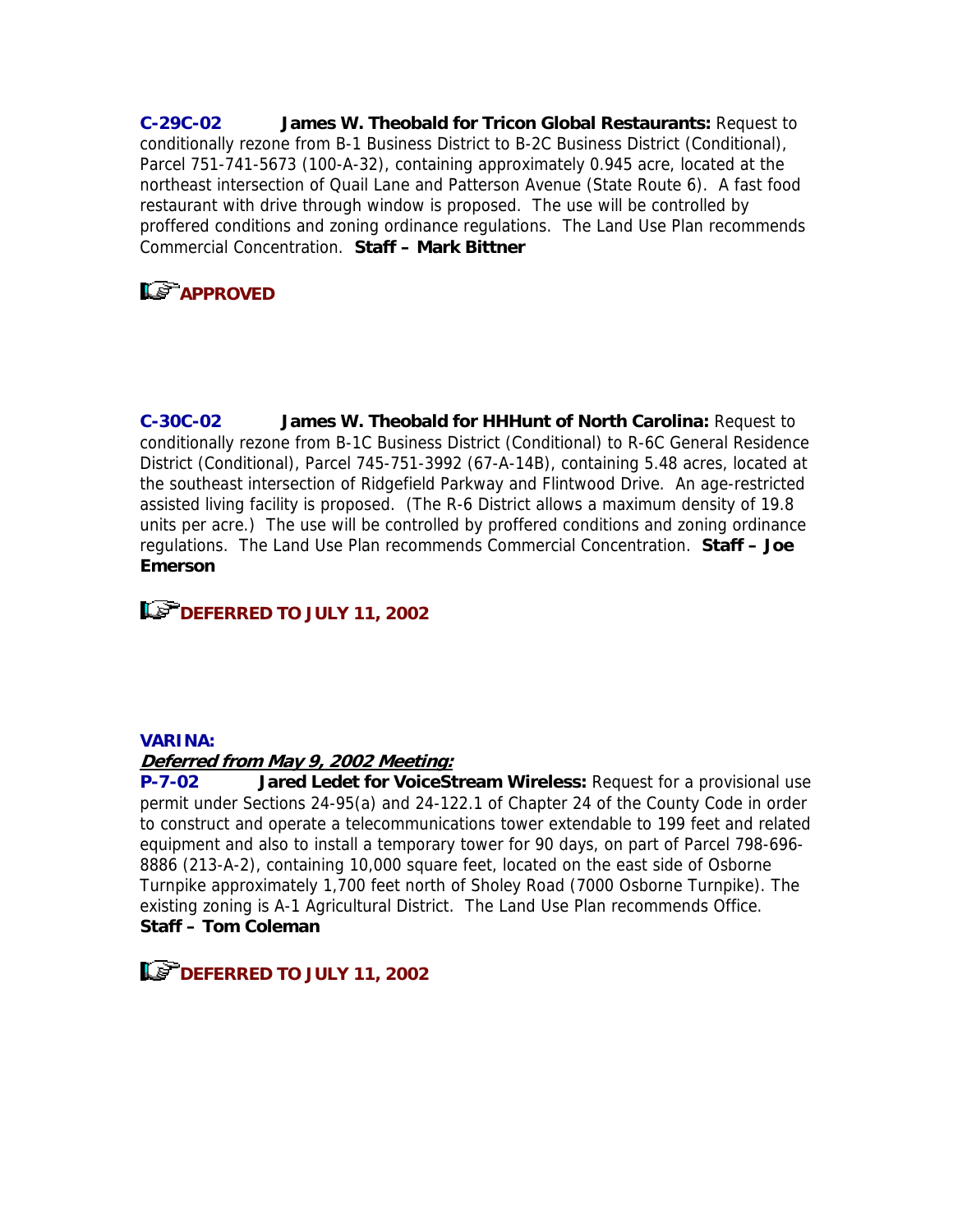### **Deferred from April 11, 2002 Meeting:**

**C-58C-01 Martin J. Bannister/Luke O. Bannister, Sr.:** Request to amend proffered conditions accepted with rezoning case C-74C-98, on part of Parcel 805-725- 9880 (140-A-45), containing approximately 7.77 acres, located on the east line of Creighton Road approximately 1,600 feet northeast of Caddie Lane. The amendment is related to Proffer 9, home frontage on Creighton Road and landscape buffers. The Land Use Plan recommends Suburban Residential 1, 1.0 to 2.4 units net density per acre, and Environmental Protection Area. Part of the site is also in the Airport Safety Overlay District. **Staff – Lee Householder**

### **LS** APPROVED

### **Deferred from May 9, 2002 Meeting:**

**C-28C-02 Laraine Isaac for William D. Godsey:** Request to conditionally rezone from M-1 Light Industrial District to M-2C General Industrial District (Conditional) and C-1 Conservation District, part of Parcel 817-721-5981 (154-A-30C), containing 60.696 acres, located on the north line of Oakley's Lane approximately 94 feet east of Oakley's Place and 217 feet west of S. Holly Avenue. The use will be controlled by proffered conditions and zoning ordinance regulations. An industrial park including a contractor's equipment storage yard is proposed. The Land Use Plan recommends Planned Industry and Environmental Protection Area. The site is also in the Airport Safety Overlay District. **Staff – Tom Coleman**

**DEFERRED TO JULY 11, 2002** 

**P-8-02 Jared Ledet for VoiceStream Wireless:** Request for a provisional use permit under Sections 24-95(a) and 24-122.1 of Chapter 24 of the County Code in order to construct and operate a 153' telecommunications tower extendable to 199' and related equipment, on part of Parcel 819-683-7920 (249-A-28), containing 5,625 square feet, located at the northwest intersection of Buffin Road and I-295. The existing zoning is A-1 Agricultural District. The Land Use Plan recommends Office/Service. The site is also in the Airport Safety Overlay District. **Staff – Tom Coleman**

### **APPROVED**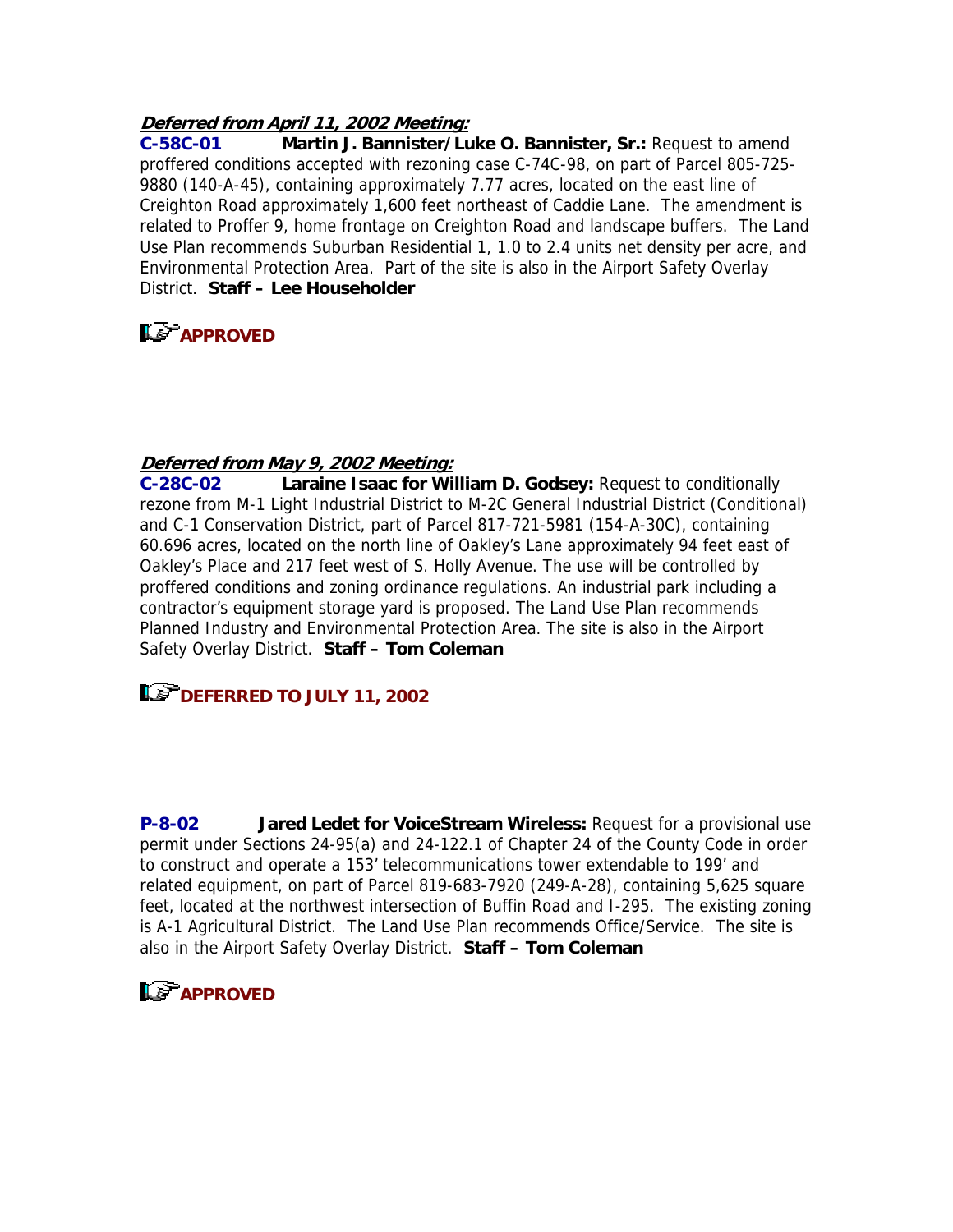### **BROOKLAND:**

**C-32-02 Robert P. Bain:** Request to rezone from A-1 Agricultural District and R-2AC One Family Residence District (Conditional) to C-1 Conservation District, part of Parcels 759-771-4760 (20-A-14) and 759-770-1193 (20-A-15) (proposed Carrington Subdivision), containing approximately 9.8 acres, located approximately 300 feet south of I-295 and 1,400 feet west of Staples Mill Road (U.S. Route 33) and on the north line of Springfield Road approximately 1,100 feet west of Old Springfield Road and adjacent to the east property line of Hartley Plantation Subdivision. The Land Use Plan recommends Environmental Protection Area. **Staff – Paul Gidley**

### **LS** APPROVED

**P-9-02 Brian L. Buniva for Fox & Hound of Virginia, Inc.:** Request for a provisional use permit under Sections 24-64(h), 24-58.2(e), 24-62.2(i) and 24-122.1 of Chapter 24 of the County Code in order to open and operate a Bailey's Smokehouse & Tavern full service restaurant with Billiard parlor. This request is to increase the number of pool tables from two to five, and to allow the tables to be used while the restaurant is open to the public (2:00 a. m.), on part of Parcel 766-750-4380 (70-A-68), containing approximately 8,500 square feet, located at the northeast intersection of W. Broad Street (U. S. Route 250) and Sunnybrook Road (7502 W. Broad Street, Unit #1 – Merchants Walk Shopping Center). The existing zoning is B-3 Business District. The Land Use Plan recommends Commercial Concentration. **Staff – Paul Gidley**

### **Le<sup></sup>APPROVED**

#### **FAIRFIELD:**

**C-33C-02 Henry L. Wilton for WILHOOK, LLC:** Request to rezone from B-3C Business District (Conditional) to R-3C One Family Residence District (Conditional) and B-3C Business District (Conditional), Parcel 804-736-0481 (119-1-A-1D), containing 10.415 acres (approximately 6.7 acres in R-3C; approximately 3.7 acres in B-3C), located at the northeast intersection of Mechanicsville Turnpike and Neale Street (Maplewood Farm). Commercial and single family residential developments are proposed. The uses will be controlled by proffered conditions and zoning ordinance regulations. The R-3 District allows a minimum lot size of 11,000 square feet. The Land Use Plan recommends Commercial Concentration. The site is also in the Airport Safety Overlay District. **Staff – Lee Householder**

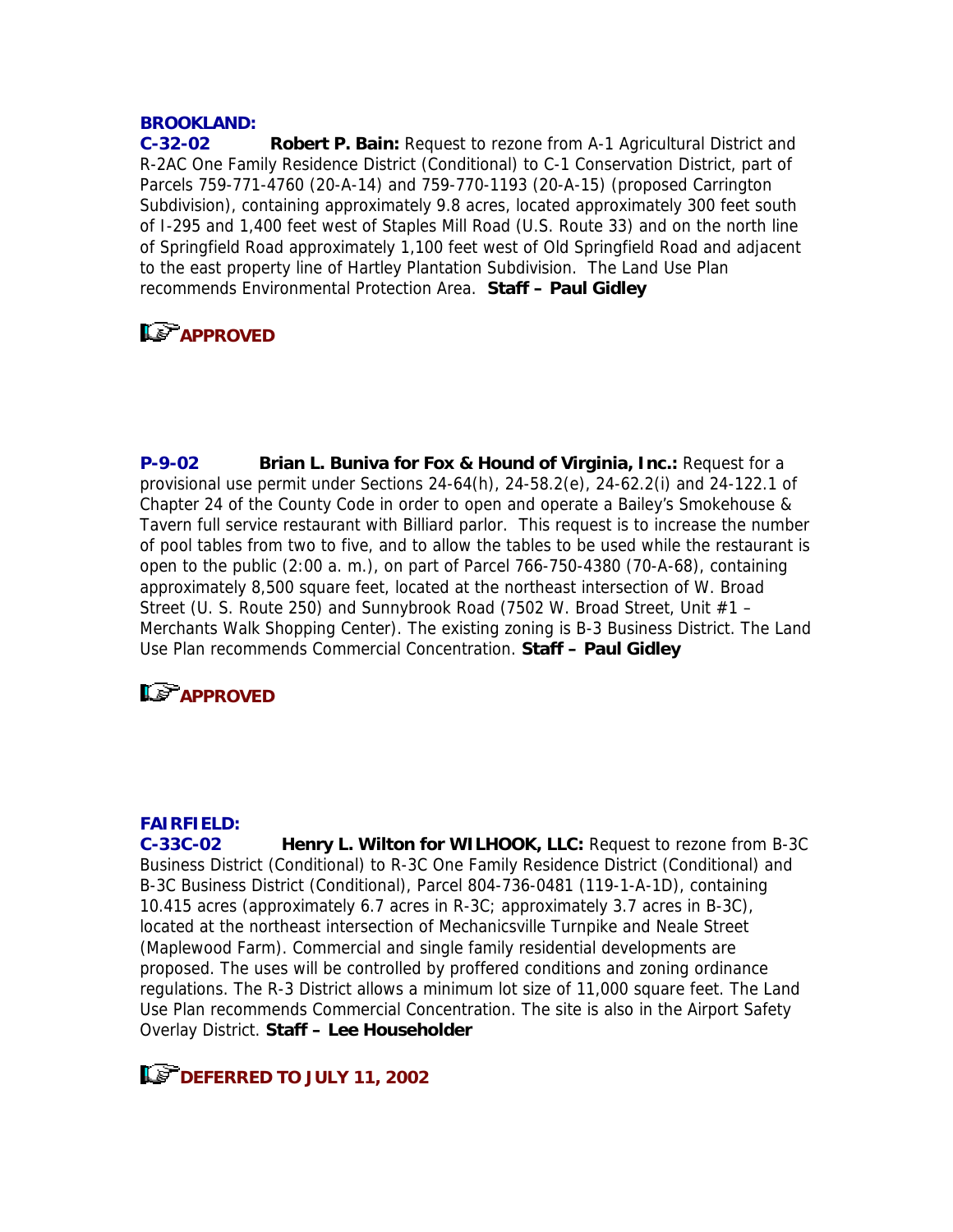#### **THREE CHOPT: Deferred from May 9, 2002 Meeting:**

**C-49C-00 Henry L. Wilton:** Request to amend proffered conditions accepted with rezoning case C-45C-99, on Parcels 748-756-8078 (58-A-3), 749-756-6440 (6) and 749-756-6859 (6A) and part of Parcels 749-755-4576 (58-A-4) and 749-755-6396 (5), containing approximately 38.3 acres, located on the north line of Three Chopt Road at its intersection with Pell Street. The amendment would allow a seventy-five (75) unit townhouse development in place of a detached single family development. The property is zoned R-6C General Residence District (Conditional). The Land Use Plan recommends Urban Residential, 3.4 to 6.8 units per acre, and Environmental Protection Area. **Staff – Lee Householder** 

# **L& APPROVED**

**C-26C-02 Andrew M. Condlin for Dr. George Oley:** Request to conditionally rezone from R-2 One Family Residence District to O-1C Office District (Conditional), part of Parcel 754-747-5266 (79-A-71B), containing approximately 0.19 acre, located at the southwest intersection of Michael Road and Fawn Lane (south line of Michael Road approximately 150 feet east of N. Parham Road). Additional parking for an existing dental office is proposed. The use will be controlled by proffered conditions and zoning ordinance regulations. The Land Use Plan recommends Office. **Staff – Paul Gidley**

### **IDEFERRED TO AUGUST 15, 2002**

**C-34C-02 Curtis D. Gordon:** Request to rezone from A-1 Agricultural District to R-3C One Family Residence District (Conditional), Parcel 738-756-5709 (56-A-31), containing 1.52 acres, located on the south line of Sunrise Road approximately 500 feet west of Pump Road. A single family subdivision is proposed. The use will be controlled by proffered conditions and zoning ordinance regulations. The R-3 District allows a minimum lot size of 11,000 square feet. The Land Use Plan recommends Suburban Residential 2, 2.4 to 3.4 units net density per acre. **Staff – Tom Coleman**

# **APPROVED**